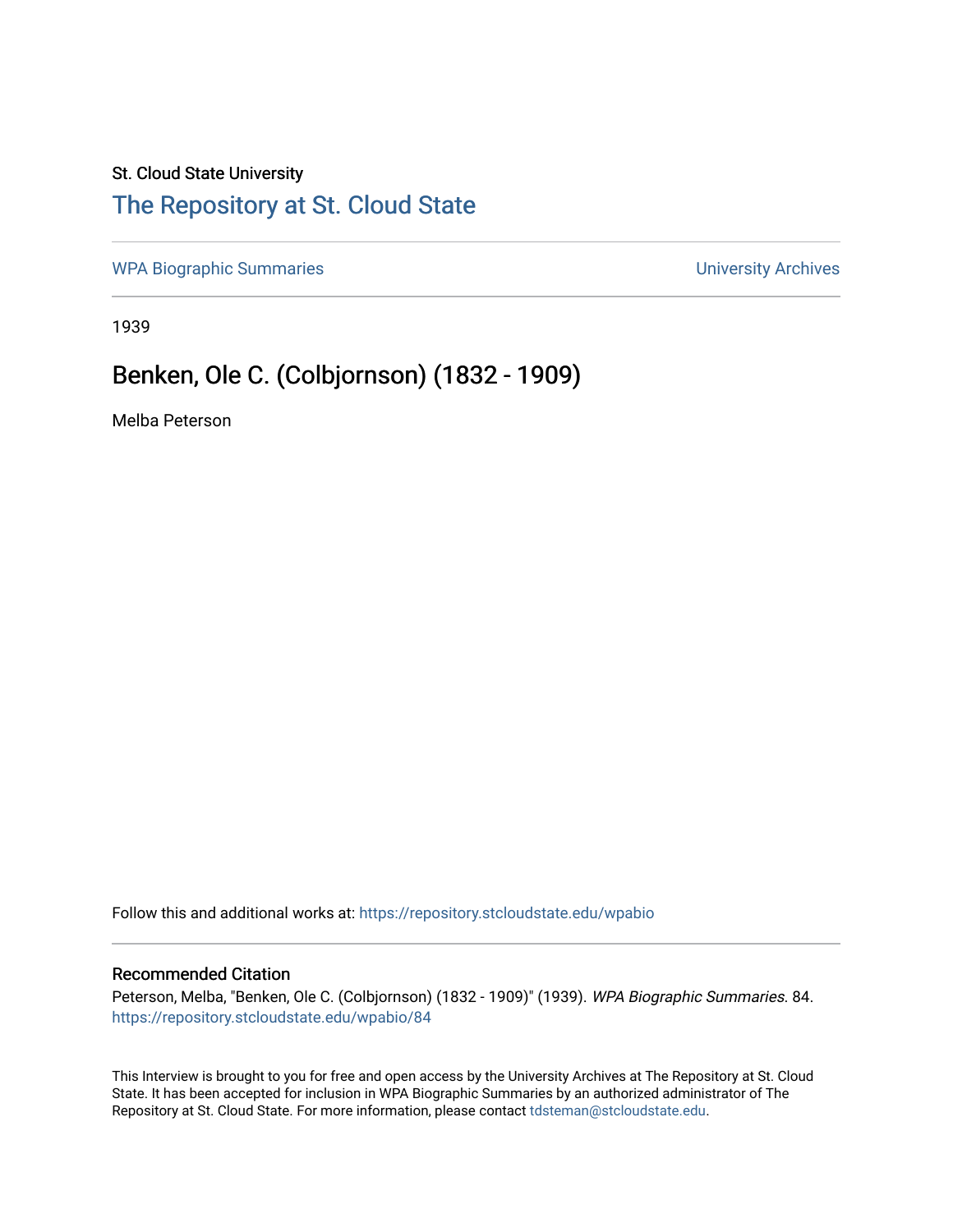BENKEN, OLE E.

FILE NO. 38

 $-1.1$ 

Ole C. Benkinds was born in Norway by the name of Ole Colbjornson. He was born in Flo, Hallingdal, Norway on September 28, 1832.

In 1862 he came to Huston County, Minnesota, and lived there for a number of years. Then he moved to Northfork County.

Shorty after arriving in Northfork Ole Benken married Miss Beret Mibon Eie. She was born on June 26, 1835, and died March 31, 1930. She is buried in Northfolk Cemetery.

Ole C. Benken died April 5, 1909. He is also buried in Northfield Cemetery.

> Taken from the Northfolk Cemetery and the Brooten Review. Written by Melba Peterson